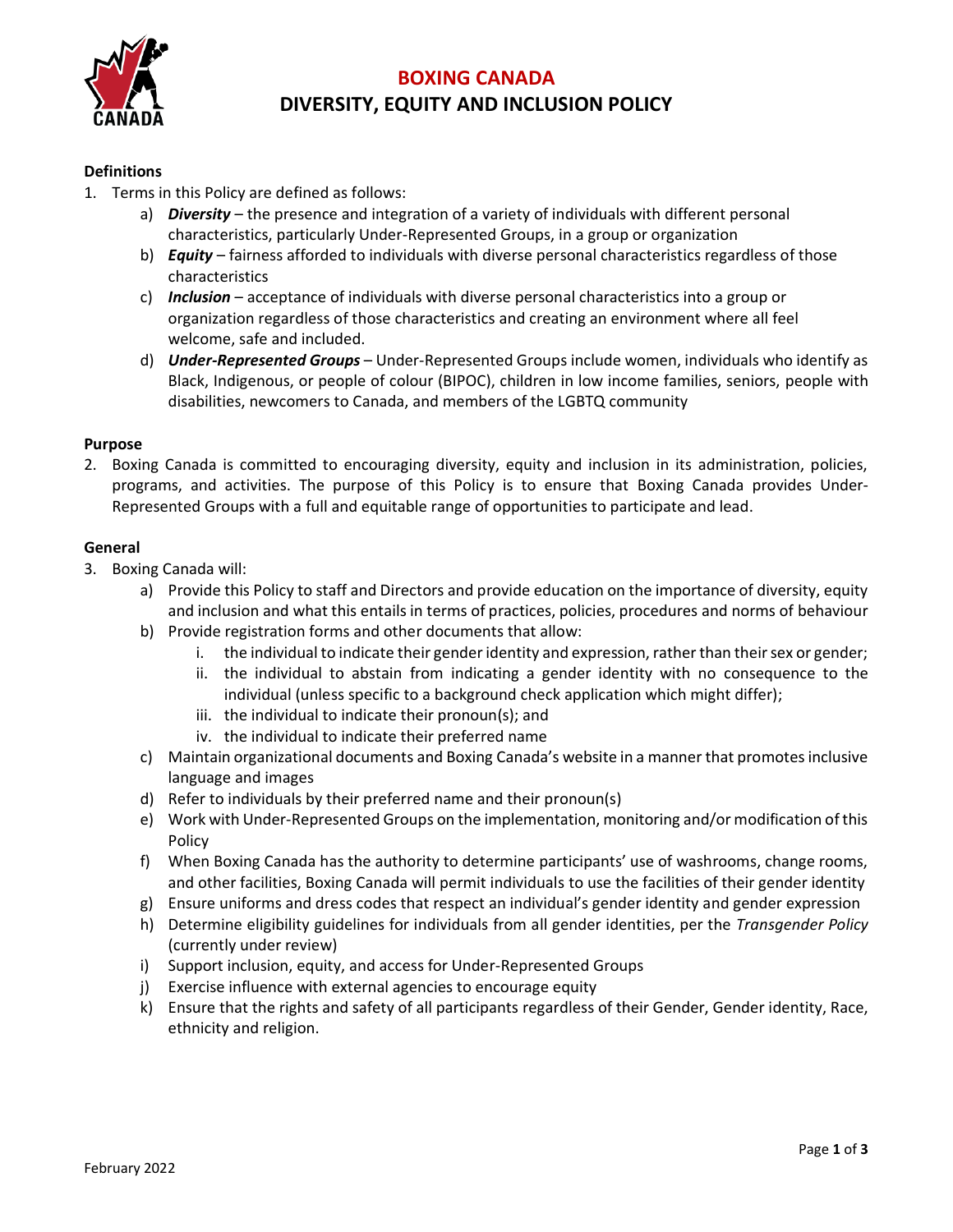

# **BOXING CANADA DIVERSITY, EQUITY AND INCLUSION POLICY**

# **Programming**

- 4. Boxing Canada is committed to creating and supporting programs that address diversity, equity, and inclusion issues in sport. For example, Boxing Canada will:
	- a) Ensure that the achievement of equitable opportunities is a key consideration when developing, updating, or delivering Boxing Canada's programs and policies
	- b) Ensure that individuals from Under-Represented Groups have no barriers to participation in Boxing Canada's programs, training, and coaching opportunities
	- c) Create and support new programming that specifically addresses diversity, equity, and inclusion
	- d) Monitor and evaluate the success of its diversity, equity, and inclusion programming
	- e) Fund programs and services equally
	- f) Encourage Under-Represented Groups to act as role models for young participants
	- g) Create special opportunities to advance the number and levels of women in coaching
	- h) When planning educational sessions, consider a balance of presenters from all gender identities

### **Staff, Board of Directors, Committee**

- 5. Boxing Canada will:
	- a) Strive to achieve gender balance in the appointment of all committees, task forces and other decisionmaking or decision-influencing bodies, and in seeking nominations for and appointments to the Board
	- b) Include gender equity as a stated value that is accepted and promoted on nominating and selection committees
	- c) Ensure equal opportunities exist for all staff to receive professional development to move towards senior levels of decision-making
	- d) Develop, update and deliver all policies, programs and services ensuring the concerns and needs of Under-Represented Groups are identified, promoted and supported
	- e) Deal with any incidence of discriminatory behaviour according to the *Code of Conduct and Ethics* and *Discipline and Complaints Policy*

### **Media Relations**

- 6. Boxing Canada will:
	- a) Strive to ensure that Under-Represented Groups are portrayed equitably in promotional materials and official publications, and that gender-neutral language is used in all communications
	- b) Produce all written and visual materials in a gender-inclusive manner
	- c) Develop a communication plan that strives to give media visibility to Under-Represented Groups
	- d) Use gender-appropriate or gender-neutral language and positive, active visuals in all publications, graphics, videos, posters and on websites

#### **Human Resource Management**

- 7. As part of its commitment to the use of equitable human resource management practices, Boxing Canada will:
	- a) Adopt, when possible, work practices such as flex-time, job-sharing and home-based offices
	- b) Provide a physically accessible workplace environment
	- c) Ensure a non-smoking environment
	- d) Use non-discriminatory interview techniques
	- e) Provide opportunities for all staff to advance to senior decision-making levels and receive equitable remuneration
	- f) Publicly declare Boxing Canada to be an equal opportunity employer and respect and implement the principle of pay equity in relation to salaried and contract employees